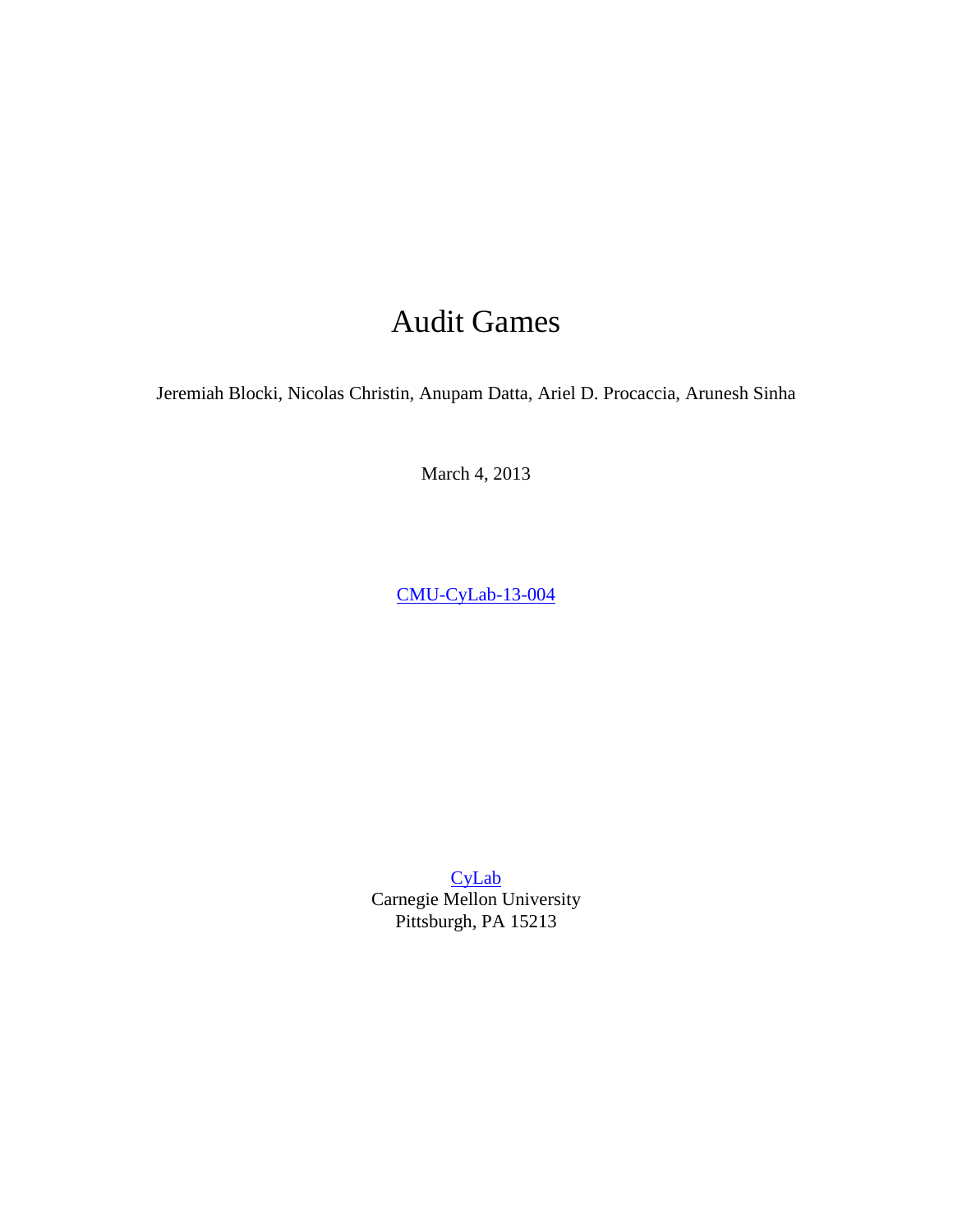# Audit Games <sup>∗</sup>

Jeremiah Blocki, Nicolas Christin, Anupam Datta, Ariel D. Procaccia, Arunesh Sinha

Carnegie Mellon University, Pittsburgh, USA

{jblocki@cs, nicolasc@, danupam@, arielpro@cs, aruneshs@}.cmu.edu

#### Abstract

Effective enforcement of laws and policies requires expending resources to prevent and detect offenders, as well as appropriate punishment schemes to deter violators. In particular, enforcement of privacy laws and policies in modern organizations that hold large volumes of personal information (e.g., hospitals, banks, and Web services providers) relies heavily on internal audit mechanisms. We study economic considerations in the design of these mechanisms, focusing in particular on effective resource allocation and appropriate punishment schemes. We present an audit game model that is a natural generalization of a standard security game model for resource allocation with an additional punishment parameter. Computing the Stackelberg equilibrium for this game is challenging because it involves solving an optimization problem with non-convex quadratic constraints. We present an additive FPTAS that efficiently computes a solution that is arbitrarily close to the optimal solution.

#### 1 Introduction

In a seminal paper, Gary Becker [1968] presented a compelling economic treatment of crime and punishment. He demonstrated that effective law enforcement involves optimal resource allocation to prevent and detect violations, coupled with appropriate punishments for offenders. He described how to optimize resource allocation by balancing the societal cost of crime and the cost incurred by prevention, detection and punishment schemes. While Becker focused on crime and punishment in society, similar economic considerations guide enforcement of a wide range of policies. In this paper, we study effective enforcement mechanisms for this broader set of policies. Our study differs from Becker's in two significant ways—our model accounts for *strategic interaction* between the enforcer (or defender) and the adversary; and we design efficient algorithms for *computing* the optimal resource allocation for prevention or detection measures as well as punishments. At the same time, our model is significantly less nuanced than Becker's, thus enabling the algorithmic development and raising interesting questions for further work.

A motivating application for our work is auditing, which typically involves detection and punishment of policy violators. In particular, enforcement of privacy laws and policies in modern organizations that hold large volumes of personal information (e.g., hospitals, banks, and Web services providers like Google and Facebook) relies heavily on internal audit mechanisms. Audits are also common in the financial sector (e.g., to identify fraudulent transactions), in internal revenue services (e.g., to detect tax evasion), and in traditional law enforcement (e.g., to catch speed limit violators).

The audit process is an interaction between two agents: a defender (auditor) and an adversary (auditee). As an example, consider a hospital (defender) auditing its employee (adversary) to detect privacy violations committed by the employee when accessing personal health records of patients. While privacy violations are costly for the hospital as they result in reputation loss and require expensive measures (such as privacy breach notifications), audit inspections also cost money (e.g., the cost of the human auditor involved in the investigation). Moreover, the number and type of privacy violations depend on the actions of the *rational* auditee—employees commit violations that benefit them.

#### 1.1 Our Model

We model the audit process as a game between a defender (e.g, a hospital) and an adversary (e.g., an employee). The defender audits a given set of targets (e.g., health record accesses) and the adversary chooses a target to attack. The defender's action space in the audit game includes two components. First, the allocation of its inspection resources to

<sup>∗</sup>This work was partially supported by the U.S. Army Research Office contract Perpetually Available and Secure Information Systems (DAAD19-02-1-0389) to Carnegie Mellon CyLab, the NSF Science and Technology Center TRUST, the NSF CyberTrust grant Privacy, Compliance and Information Risk in Complex Organizational Processes, the AFOSR MURI Collaborative Policies and Assured Information Sharing,, HHS Grant no. HHS 90TR0003/01 and NSF CCF-1215883. Jeremiah Blocki was also partially supported by a NSF Graduate Fellowship. Arunesh Sinha was also partially supported by the CMU CIT Bertucci Fellowship. The views and conclusions contained in this document are those of the authors and should not be interpreted as representing the official policies, either expressed or implied, of any sponsoring institution, the U.S. government or any other entity.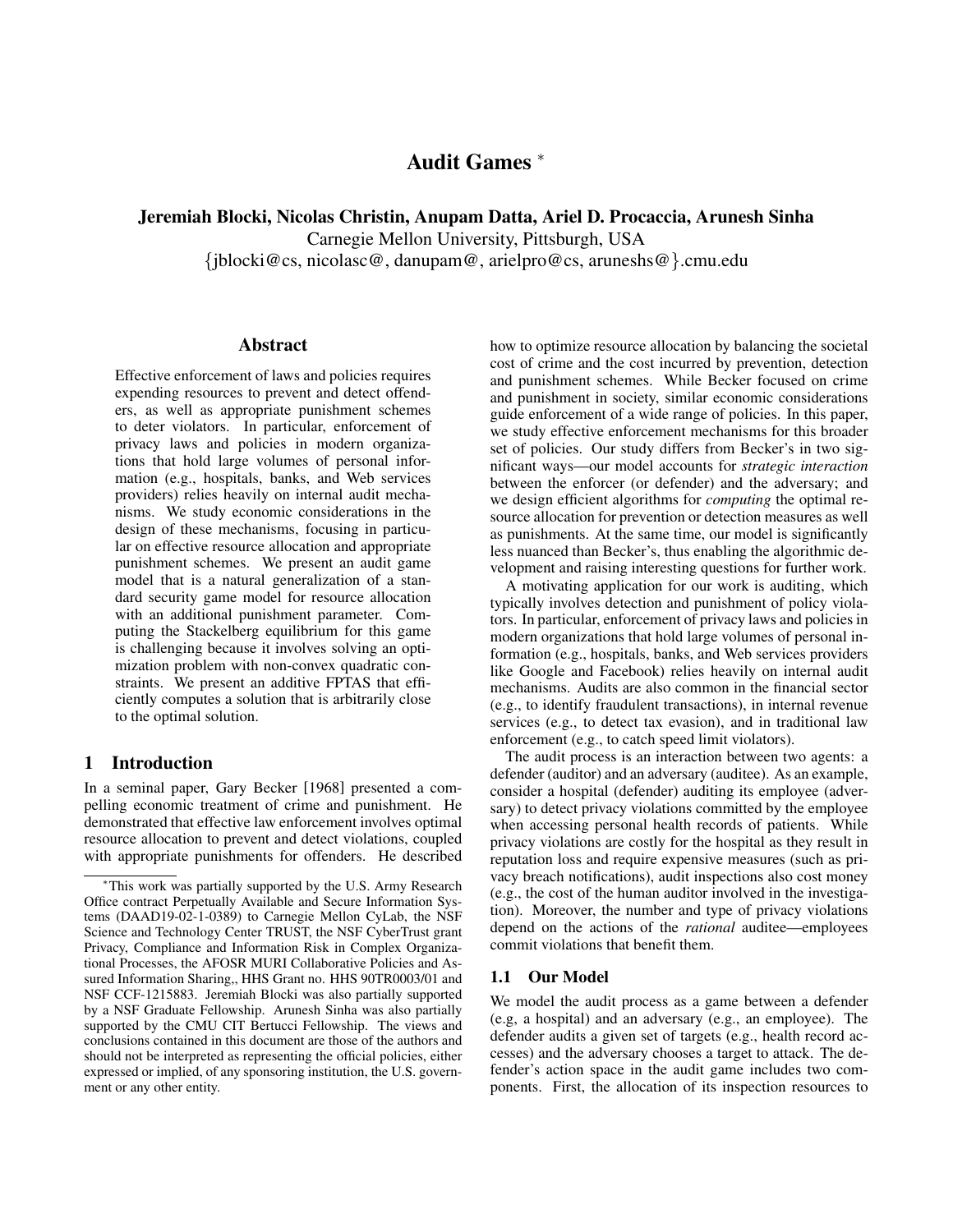targets; this component also exists in a standard model of security games [Tambe, 2011]. Second, we introduce a continuous punishment rate parameter that the defender employs to deter the adversary from committing violations. However, punishments are not free and the defender incurs a cost for choosing a high punishment level. For instance, a negative work environment in a hospital with high fines for violations can lead to a loss of productivity (see [Becker, 1968] for a similar account of the cost of punishment). The adversary's utility includes the benefit from committing violations and the loss from being punished if caught by the defender. Our model is parametric in the utility functions. Thus, depending on the application, we can instantiate the model to either allocate resources for detecting violations or preventing them. This generality implies that our model can be used to study all the applications previously described in the security games literature [Tambe, 2011].

To analyze the audit game, we use the Stackelberg equilibrium solution concept [von Stackelberg, 1934] in which the defender commits to a strategy, and the adversary plays an optimal response to that strategy. This concept captures situations in which the adversary learns the defender's audit strategy through surveillance or the defender publishes its audit algorithm. In addition to yielding a better payoff for the defender than any Nash equilibrium, the Stackelberg equilibrium makes the choice for the adversary simple, which leads to a more predictable outcome of the game. Furthermore, this equilibrium concept respects the computer security principle of avoiding "security through obscurity"— audit mechanisms like cryptographic algorithms should provide security despite being publicly known.

## 1.2 Our Results

Our approach to computing the Stackelberg equilibrium is based on the multiple LPs technique of Conitzer and Sandholm [2006]. However, due to the effect of the punishment rate on the adversary's utility, the optimization problem in audit games has quadratic and non-convex constraints. The non-convexity does not allow us to use any convex optimization methods, and in general polynomial time solutions for a broad class of non-convex optimization problems are not known [Neumaier, 2004].

However, we demonstrate that we can efficiently obtain an additive approximation to our problem. Specifically, we present an additive fully polynomial time approximation scheme (FPTAS) to solve the audit game optimization problem. Our algorithm provides a  $K$ -bit precise output in time polynomial in K. Also, if the solution is rational, our algorithm provides an exact solution in polynomial time. In general, the exact solution may be irrational and may not be representable in a finite amount of time.

#### 1.3 Related Work

Our audit game model is closely related to security games [Tambe, 2011]. There are many papers (see, e.g., [Korzhyk *et al.*, 2010; Pita *et al.*, 2011; 2008]) on security games, and as our model adds the additional continuous punishment parameter, all the variations presented in these papers can be studied in the context of audit games (see Section 4). However, the audit game solution is technically more challenging as it involves non-convex constraints.

An extensive body of work on auditing focuses on analyzing logs for detecting and explaining violations using techniques based on logic [Vaughan *et al.*, 2008; Garg *et al.*, 2011] and machine learning [Zheng *et al.*, 2006; Bodik *et al.*, 2010]. In contrast, very few papers study economic considerations in auditing strategic adversaries. Our work is inspired in part by the model proposed in one such paper [Blocki *et al.*, 2012], which also takes the point of view of commitment and Stackelberg equilibria to study auditing. However, the emphasis in that work is on developing a detailed model and using it to predict observed audit practices in industry and the effect of public policy interventions on auditing practices. They do not present efficient algorithms for computing the optimal audit strategy. In contrast, we work with a more general and simpler model and present an efficient algorithm for computing an approximately optimal audit strategy. Furthermore, since our model is related to the security game model, it opens up the possibility to leverage existing algorithms for that model and apply the results to the interesting applications explored with security games.

Zhao and Johnson [2008] model a specific audit strategy— "break the glass"—-where agents are permitted to violate an access control policy at their discretion (e.g., in an emergency situation in a hospital), but these actions are audited. They manually analyze specific utility functions and obtain closedform solutions for the audit strategy that results in a Stackelberg equilibrium. In contrast, our results apply to any utility function and we present an efficient algorithm for computing the audit strategy.

# 2 The Audit Game Model

The audit game features two players: the defender  $(D)$ , and the adversary  $(A)$ . The defender wants to audit *n* targets  $t_1, \ldots, t_n$ , but has limited resources which allow for auditing only one of the  $n$  targets. Thus, a pure action of the defender is to choose which target to audit. A randomized strategy is a vector of probabilities  $p_1, \ldots, p_n$  of each target being audited. The adversary attacks one target such that given the defender's strategy the adversary's choice of violation is the best response.

Let the utility of the defender be  $U_D^a(t_i)$  when audited target  $t_i$  was found to be attacked, and  $\overline{U}_D^u(t_i)$  when unaudited target  $t_i$  was found to be attacked. The attacks (violation) on unaudited targets are discovered by an external source (e.g. government, investigative journalists,...). Similarly, define the utility of the attacker as  $U_A^a(t_i)$  when the attacked target  $t_i$  is audited, and  $U_A^u(t_i)$  when attacked target  $t_i$  is not audited, excluding any punishment imposed by the defender. Attacks discovered externally are costly for the defender, thus,  $U_D^a(t_i) > U_D^u(t_i)$ . Similarly, attacks not discovered by internal audits are more beneficial to the attacker, and  $U_A^u(t_i) > U_A^a(t_i)$ .

The model presented so far is identical to security games with singleton and homogeneous schedules, and a single resource [Korzhyk *et al.*, 2010]. The additional component in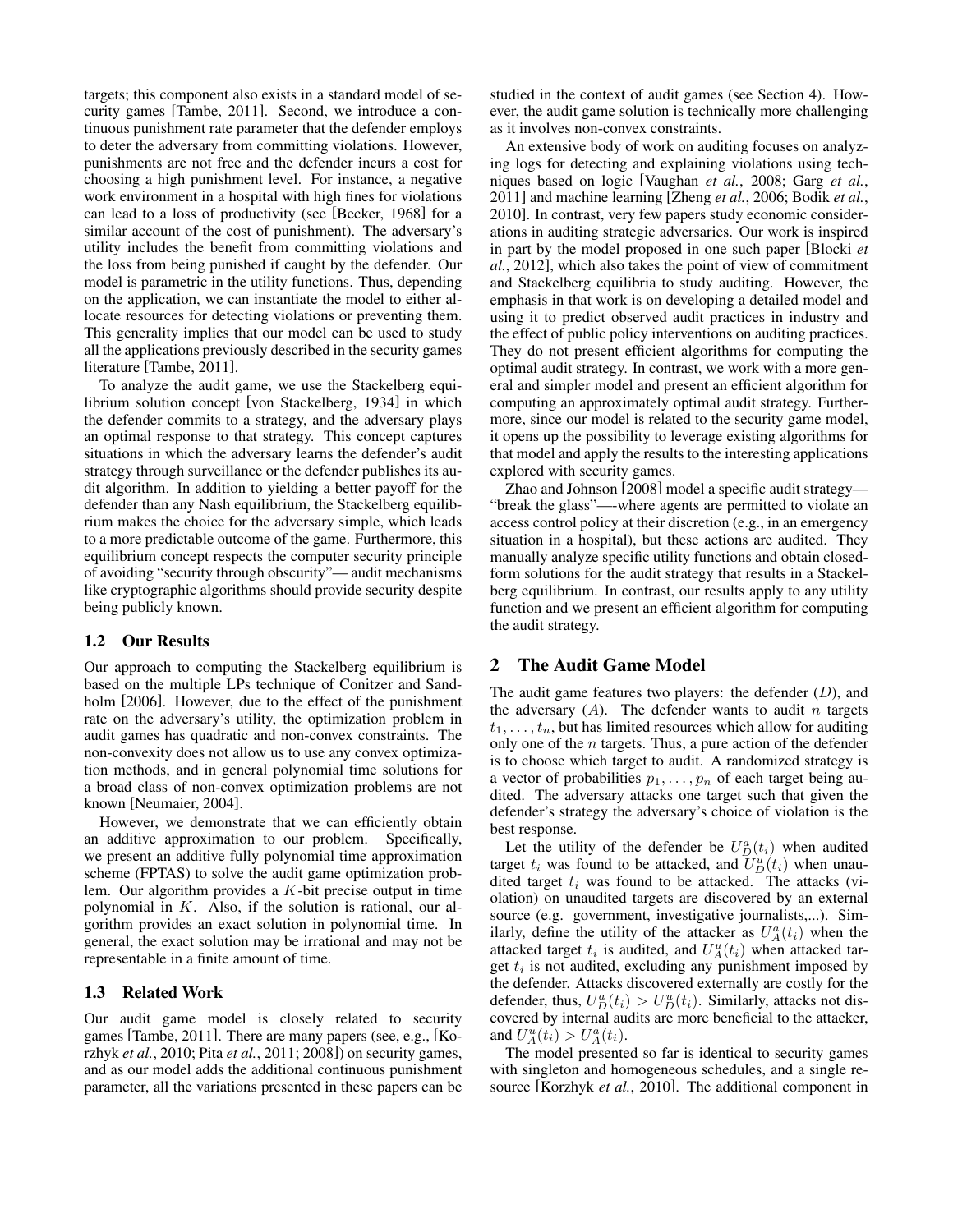audit games is punishment. The defender chooses a punishment "rate"  $x \in [0, 1]$  such that if auditing detects an attack, the attacker is fined an amount  $x$ . However, punishment is not free—the defender incurs a cost for punishing, e.g., for creating a fearful environment. For ease of exposition, we model this cost as a linear function  $ax$ , where  $a > 0$ ; however, our results directly extend to any cost function polynomial in x. Assuming  $x \in [0, 1]$  is also without loss of generality as utilities can be scaled to be comparable to  $x$ . We do assume the punishment rate is fixed and deterministic; this is only natural as it must correspond to a consistent policy.

We can now define the full utility functions. Given probabilities  $p_1, \ldots, p_n$  of each target being audited, the utility of the defender when target  $t_*$  is attacked is

$$
p_* U_D^a(t_*) + (1 - p_*) U_D^u(t_*) - ax.
$$

The defender pays a fixed cost ax regardless of the outcome. In the same scenario, the utility of the attacker when target  $t_*$ is attacked is

$$
p_*(U^a_A(t_*)-x) + (1-p_*)U^u_A(t_*).
$$

The attacker suffers the punishment  $x$  only when attacking an audited target.

Equilibrium. The Stackelberg equilibrium solution involves a commitment by the defender to a strategy (with a possibly randomized allocation of the resource), followed by the best response of the adversary. The mathematical problem involves solving multiple optimization problems, one each for the case when attacking  $t_*$  is in fact the best response of the adversary. Thus, assuming  $t_*$  is the best response of the adversary, the  $*^{th}$  optimization problem  $P_*$  in audit games is

$$
\max_{p_i, x} \qquad p_* U_D^a(t_*) + (1 - p_*) U_D^u(t_*) - ax ,
$$
\nsubject to\n
$$
\forall i \neq *, \ p_i (U_A^a(t_i) - x) + (1 - p_i) U_A^u(t_i)
$$
\n
$$
\leq p_* (U_A^a(t_*) - x) + (1 - p_*) U_A^u(t_*) ,
$$
\n
$$
\forall i. \ 0 \leq p_i \leq 1 ,
$$
\n
$$
\sum_i p_i = 1 ,
$$
\n
$$
0 \leq x \leq 1 .
$$

The first constraint verifies that attacking  $t_*$  is indeed a best response. The auditor then solves the *n* problems  $P_1, \ldots, P_n$ (which correspond to the cases where the best response is  $t_1, \ldots, t_n$ , respectively), and chooses the best solution among all these solutions to obtain the final strategy to be used for auditing. This is a generalization of the multiple LPs approach of Conitzer and Sandholm [2006].

**Inputs.** The inputs to the above problem are specified in  $K$ bit precision. Thus, the total length of all inputs is  $O(nK)$ . Also, the model can be made more flexible by including a dummy target for which all associated costs are zero (including punishment); such a target models the possibility that the adversary does not attack any target (no violation). Our result stays the same with such a dummy target, but, an additional edge case needs to be handled—we discuss this case in a remark at the end of Section 3.2.

## 3 Computing an Audit Strategy

Because the indices of the set of targets can be arbitrarily permuted, without loss of generality we focus on one optimization problem  $P_n$  ( $* = n$ ) from the multiple optimization problems presented in Section 2. The problem has quadratic and non-convex constraints. The non-convexity can be readily checked by writing the constraints in matrix form, with a symmetric matrix for the quadratic terms; this quadratic-term matrix is indefinite.

However, for a fixed  $x$ , the induced problem is a linear programming problem. It is therefore tempting to attempt a binary search over values of x. This naïve approach does not work, because the solution may not be single-peaked in the values of  $x$ , and hence choosing the right starting point for the binary search is a difficult problem. Another naïve approach is to discretize the interval [0, 1] into steps of  $\epsilon'$ , solve the resultant LP for the  $1/\epsilon'$  many discrete values of x, and then choose the best solution. As an LP can be solved in polynomial time, the running time of this approach is polynomial in  $1/\epsilon'$ , but the approximation factor is at least  $a\epsilon'$  (due to the  $ax$  in the objective). Since a can be as large as  $2^K$ , getting an  $\epsilon$ -approximation requires  $\epsilon'$  to be  $2^{-K} \epsilon$ , which makes the running time exponential in  $K$ . Thus, this scheme cannot yield an FPTAS.

#### 3.1 High-Level Overview

Fortunately, the problem  $P_n$  has another property that allows for efficient methods. Let us rewrite  $P_n$  in a more compact form. Let  $\Delta_{D,i} = U_D^a(t_i) - U_D^u(t_i)$ ,  $\Delta_i = U_A^u(t_i) - U_A^a(t_i)$ and  $\delta_{i,j} = U_A^u(t_i) - \tilde{U}_A^u(t_j)$ .  $\Delta_{D,i}$  and  $\Delta_i$  are always positive, and  $P_n$  reduces to:

$$
\max_{\substack{p_i, x \\ \text{subject to}}} \quad p_n \Delta_{D,n} + U_D^u(t_n) - ax ,
$$
\n
$$
\forall i \neq n. \ p_i(-x - \Delta_i) + p_n(x + \Delta_n) + \delta_{i,n} \leq 0 ,
$$
\n
$$
\forall i. \ 0 \leq p_i \leq 1 ,
$$
\n
$$
\sum_{i} p_i = 1 ,
$$
\n
$$
0 \leq x \leq 1 .
$$

The main observation that allows for polynomial time approximation is that, at the optimal solution point, the quadratic constraints can be partitioned into a) those that are tight, and b) those in which the probability variables  $p_i$  are zero (Lemma 1). Each quadratic constraint corresponding to  $p_i$  can be characterized by the curve  $p_n(x + \Delta_n) + \delta_{i,n} = 0$ . The quadratic constraints are thus parallel hyperbolic curves on the  $(p_n, x)$  plane; see Figure 1 for an illustration. The optimal values  $p_n^o, x^o$  partition the constraints (equivalently, the curves): the constraints lying below the optimal value are tight, and in the constraints above the optimal value the probability variable  $p_i$  is zero (Lemma 2). The partitioning allows a linear number of iterations in the search for the solution, with each iteration assuming that the optimal solution lies between adjacent curves and then solving the sub-problem with equality quadratic constraints.

Next, we reduce the problem with equality quadratic constraints to a problem with two variables, exploiting the nature of the constraints themselves, along with the fact that the objective has only two variables. The two-variable problem can be further reduced to a single-variable objective using an equality constraint, and elementary calculus then reduces the problem to finding the roots of a polynomial. Finally, we use known results to find approximate values of irrational roots.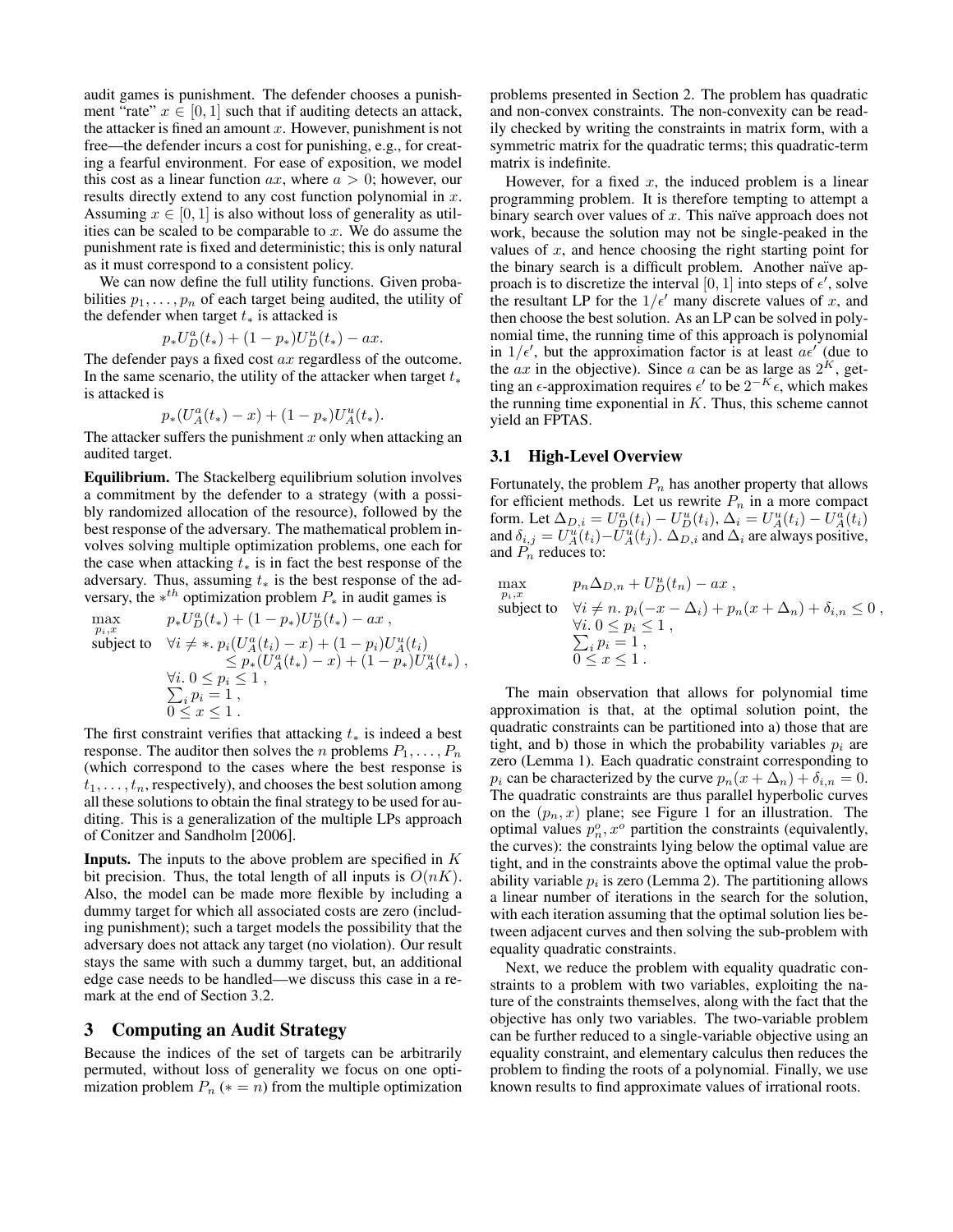

Figure 1: The quadratic constraints are partitioned into those below  $(p_n^o, x^o)$  that are tight (dashed curves), and those above  $(p_n^o, x^o)$  where  $p_i = 0$  (dotted curves).

#### 3.2 Algorithm and Main Result

The main result of our paper is the following theorem:

**Theorem 1.** Problem  $P_n$  can be approximated to an addi*tive*  $\epsilon$  *in time*  $O(n^5K + n^4 \log(\frac{1}{\epsilon}))$  *using the splitting circle method* [Schönhage, 1982] for approximating roots.

Remark The technique of Lenstra et al. [1982] can be used to exactly compute rational roots. Employing it in conjunction with the splitting circle method yields a time bound  $O(\max\{n^{13}K^3, n^5K + n^4\log(1/\epsilon)\})$ . Also, this technique finds an exact optimal solution if the solution is rational.

Before presenting our algorithm we state two results about the optimization problem  $P_n$  that motivate the algorithm and are also used in the correctness analysis. The proof of the first lemma is omitted due to lack of space.

**Lemma 1.** Let  $p_n^o, x^o$  be the optimal solution. Assume  $x^o >$ 0 and  $p_n^o < 1$ . Then, at  $p_n^o, x^o$ , for all  $i \neq n$ , either  $p_i = 0$ *or*  $p_n^o(x^o + \Delta_n) + \delta_{i,n} = p_i(x^o + \Delta_i)$ , *i.e., the i*<sup>th</sup> *quadratic constraint is tight.*

**Lemma 2.** Assume  $x^{\circ} > 0$  and  $p_n^{\circ} < 1$ . Let  $p_n^{\circ}(x^{\circ} + \Delta_n)$  +  $\delta = 0$ *. If for some i,*  $\delta_{i,n} < \delta$  *then*  $p_i = 0$ *. If for some i,*  $\delta_{i,n} > \delta$  *then*  $p_n^o(x^o + \Delta_n) + \delta_{i,n} = p_i(x^o + \Delta_i)$ *. If for some*  $i, \delta_{i,n} = \delta$  then  $p_i = 0$  and  $p_n^o(x^o + \Delta_n) + \delta_{i,n} = p_i(x^o + \Delta_i)$ .

*Proof.* The quadratic constraint for  $p_i$  is  $p_n^o(x^o + \Delta_n) + \delta_{i,n} \leq$  $p_i(x^o + \Delta_i)$ . By Lemma 1, either  $p_i = 0$  or the constraint is tight. If  $p_n^o(x^o + \Delta_n) + \delta_{i,n} < 0$ , then, since  $p_i \ge 0$  and  $x^o + \Delta_i \ge 0$ , the constraint cannot be tight. Hence,  $p_i = 0$ . If  $p_n^o(x^o + \Delta_n) + \delta_{i,n} > 0$ , then,  $p_i \neq 0$  or else with  $p_i = 0$  the constraint is not satisfied. Hence the constraint is tight. The last case with  $p_n^o(x^o + \Delta_n) + \delta_{i,n} = 0$  is trivial.  $\Box$ 

From Lemma 2, if  $p_n^o, x^o$  lies in the region between the adjacent hyperbolas given by  $p_n^o(x^o + \Delta_n) + \delta_{i,n} = 0$  and  $p_n^o(x^o + \Delta_n) + \delta_{j,n} = 0$  (and  $0 < x^o \le 1$  and  $0 \le p_n^o < 1$ ), then  $\delta_{i,n} \leq 0$  and  $p_i \geq 0$  and for the  $k^{th}$  quadratic constraint with  $\delta_{k,n} < \delta_{i,n}$ ,  $p_k = 0$  and for the  $j^{th}$  quadratic constraint with  $\delta_{i,n} > \delta_{i,n}$ ,  $p_i \neq 0$  and the constraint is tight.

These insights lead to Algorithm 1. After handling the case of  $x = 0$  and  $p_n = 1$  separately, the algorithm sorts the  $\delta$ 's to get  $\delta_{(1),n}, \ldots, \delta_{(n-1),n}$  in ascending order. Then, it iterates over the sorted  $\delta$ 's until a non-negative  $\delta$  is reached, assuming the corresponding  $p_i$ 's to be zero and the other quadratic constraints to be equalities, and using the subroutine EQ OPT to solve the induced sub-problem. For ease of exposition we assume  $\delta$ 's to be distinct, but the extension to repeated  $\delta$ 's is quite natural and does not require any new results. The subproblem for the  $i^{th}$  iteration is given by the problem  $Q_{n,i}$ :

$$
\max_{x, p_{(1)}, \dots, p_{(i)}, p_n} \quad p_n \Delta_{D,n} - ax ,
$$
\nsubject to\n
$$
p_n(x + \Delta_n) + \delta_{(i), n} \ge 0 ,
$$
\n
$$
\text{if } i \ge 2 \text{ then } p_n(x + \Delta_n) + \delta_{(i-1), n} < 0 ,
$$
\n
$$
\forall j \ge i. \quad p_n(x + \Delta_n) + \delta_{(j), n} = p_{(j)}(x + \Delta_j) ,
$$
\n
$$
\forall j > i. \quad 0 < p_{(j)} \le 1 ,
$$
\n
$$
0 \le p_{(i)} \le 1 ,
$$
\n
$$
\sum_{k=i}^{n-1} p_{(k)} = 1 - p_n ,
$$
\n
$$
0 \le p_n < 1 ,
$$
\n
$$
0 < x \le 1 .
$$

The best (maximum) solution from all the sub-problems (including  $x = 0$  and  $p_n = 1$ ) is chosen as the final answer.

Lemma 3. Assuming EQ<sub>-</sub>OPT produces an  $\epsilon$ -additive ap*proximate objective value, Algorithm 1 finds an -additive approximate objective of optimization problem* Pn*.*

The proof is omitted due to space constraints.

| <b>Algorithm 1:</b> APX_SOLVE $(\epsilon, P_n)$ |  |  |  |  |  |  |
|-------------------------------------------------|--|--|--|--|--|--|
|-------------------------------------------------|--|--|--|--|--|--|

 $x, p_{(1)}$ 

 $l \leftarrow prec(\epsilon, n, K)$ , where *prec* is defined after Lemma 7 Sort  $\delta$ 's in ascending order to get  $\delta_{(1),n}, \ldots, \delta_{(n-1),n}$ , with corresponding variables  $p_{(1)}, \ldots, p_{(n-1)}$  and quadratic constraints  $C_{(1)}, \ldots, C_{(n-1)}$ Solve the LP problem for the two cases when  $x = 0$  and  $p_n = 1$  respectively. Let the solution be  $S^0, p_{(1)}^0, \ldots, p_{(n-1)}^0, p_n^0, x^0$  and  $S^{-1}, p_{(1)}^{-1}, \ldots, p_{(n-1)}^{-1}, p_n^{-1}, x^{-1}$  respectively. for  $i \leftarrow 1$  to  $n - 1$  do if  $\delta_{(i),n} \leq 0 \vee (\delta_{(i),n} > 0 \wedge \delta_{(i-1),n} < 0)$  then  $p_{(j)} \leftarrow 0$  for  $j < i$ . Set constraints  $C_{(i)}, \ldots, C_{(n-1)}$  to be equalities.  $S^i, p_{(1)}^i, \ldots, p_{(n-1)}^i, p_n^i, x^i \leftarrow \textsf{EQ\_OPT}(i, l)$ else  $S^i \leftarrow -\infty$  $f \leftarrow \arg \max_i \{S^{-1}, S^0, S^1, \dots, S^i, \dots, S^{n-1}\}$  $p_1^f,\ldots,p_{n-1}^f \leftarrow \text{Unsort}\ p_{(1)}^f,\ldots,p_{(n)}^f$  $(n-1)$ return  $p_1^f,\ldots,p_n^f,x^f$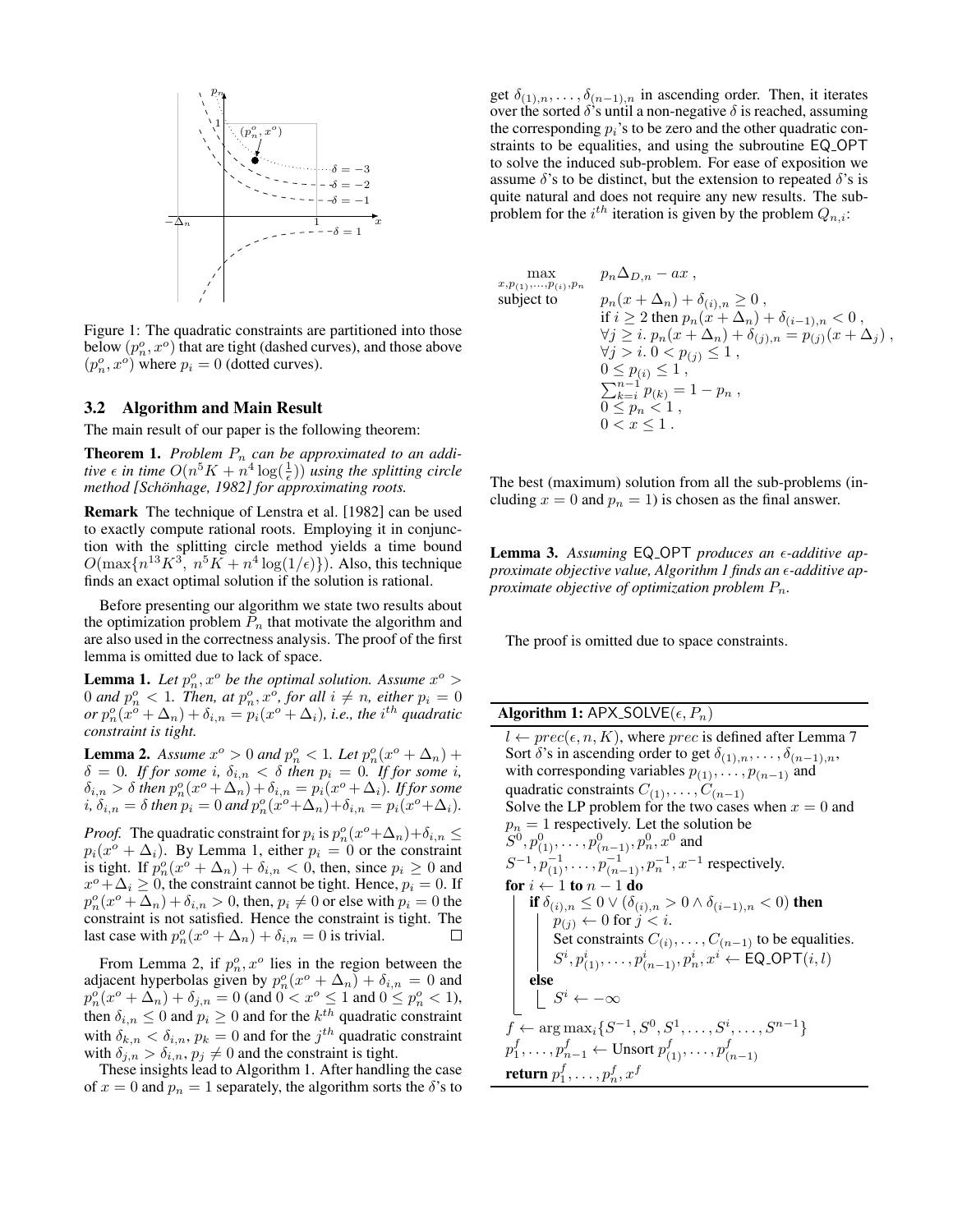EQ OPT solves a two-variable problem  $R_{n,i}$  instead of  $Q_{n,i}$ . The problem  $R_{n,i}$  is defined as follows:

$$
\begin{array}{ll} \displaystyle \max_{x,p_n}\;\; p_n\Delta_{D,n}-ax\;,\\ \mbox{subject to}\\ \displaystyle p_n(x+\Delta_n)+\delta_{(i),n}\geq 0\;,\\ \hbox{if $i\geq 2$ then $p_n(x+\Delta_n)+\delta_{(i-1),n}<0$}\;,\\ \displaystyle p_n\left(1+\sum_{j: i\leq j\leq n-1}\frac{x+\Delta_n}{x+\Delta_{(j)}}\right)=1-\sum_{j: i\leq j\leq n-1}\frac{\delta_{(j),n}}{x+\Delta_{(j)}}\;,\\ \ 0\leq p_n<1\;,\\ \displaystyle 0
$$

The following result justifies solving  $R_{n,i}$  instead of  $Q_{n,i}$ .

**Lemma 4.**  $Q_{n,i}$  *and*  $R_{n,i}$  *are equivalent for all i.* 

*Proof.* Since the objectives of both problems are identical, we prove that the feasible regions for the variables in the objective  $(p_n, x)$  are identical. Assume  $p_n, x, p_{(i)}, \ldots, p_{(n-1)}$ is feasible in  $Q_{n,i}$ . The first two constraints are the same in  $Q_{n,i}$  and  $R_{n,i}$ . Divide each equality quadratic constraint corresponding to non-zero  $p_{(j)}$  by  $x + \Delta_{(j)}$ . Add all such constraints to get:

$$
-\sum_{j:1 \le j \le i} p_{(j)} + p_n \left( \sum_{j:1 \le j \le i} \frac{x + \Delta_n}{x + \Delta_{(j)}} \right) + \sum_{j:1 \le j \le i} \frac{\delta_{(j),n}}{x + \Delta_{(j)}} = 0
$$

Then, since  $\sum_{k:1 \leq k \leq i} p_{(k)} = 1 - p_n$  we get

$$
p_n\left(1+\sum_{j:i\leq j\leq n-1}\frac{x+\Delta_n}{x+\Delta_{(j)}}\right)=1-\sum_{j:i\leq j\leq n-1}\frac{\delta_{(j),n}}{x+\Delta_{(j)}}.
$$

The last two constraints are the same in  $Q_{n,i}$  and  $R_{n,i}$ .

Next, assume  $p_n, x$  is feasible in  $R_{n,i}$ . Choose

$$
p_{(j)} = p_n \left( \frac{x + \Delta_n}{x + \Delta_{(j)}} \right) + \frac{\delta_{(j),n}}{x + \Delta_{(j)}}.
$$

Since  $p_n(x + \Delta_n) + \delta_{(i),n} \ge 0$ , we have  $p_{(i)} \ge 0$ , and since  $p_n(x + \Delta_n) + \delta_{(j),n} > 0$  for  $j > i$  ( $\delta$ 's are distinct) we have  $p_{(i)} > 0$ . Also,

$$
\sum_{j=i}^{n-1} p_{(j)} = p_n \left( \sum_{j:i \le j \le n-1} \frac{x + \Delta_n}{x + \Delta_{(j)}} \right) + \sum_{j:i \le j \le n-1} \frac{\delta_{(j),n}}{x + \Delta_{(j)}}
$$

,

which by the third constraint of  $R_{n,i}$  is  $1 - p_n$ . This implies  $p_{(j)} \leq 1$ . Thus,  $p_n, x, p_{(i)}, \ldots, p_{(n-1)}$  is feasible in  $Q_{n,i}$ .  $\Box$ 

The equality constraint in  $R_{n,i}$ , which forms a curve  $K_i$ , allows substituting  $p_n$  with a function  $F_i(x)$  of the form  $f(x)/g(x)$ . Then, the steps in EQ\_OPT involve taking the derivative of the objective  $f(x)/g(x)$  and finding those roots of the derivative that ensure that x and  $p_n$  satisfy all the constraints. The points with zero derivative are however local maxima only. To find the global maxima, other values of  $x$  of interest are where the curve  $K_i$  intersects the *closed* boundary of the region defined by the constraints. Only the closed boundaries are of interest, as maxima (rather suprema) attained on open boundaries are limit points that are not contained in the constraint region. However, such points are covered in the other optimization problems, as shown below.

#### Algorithm 2:  $EQ$ -OPT $(i, l)$

Define 
$$
F_i(x) = \frac{1 - \sum_{j:1 \leq j \leq i-1} \frac{\delta_{j,n}}{x + \Delta_j}}{1 + \sum_{j:1 \leq j \leq i-1} \frac{x + \Delta_n}{x + \Delta_j}}
$$
 Define\n $feas(x) = \begin{cases} true & (x, F_i(x)) \text{ is feasible for } R_{n,i} \\ false & \text{otherwise} \end{cases}$ \nFind polynomials  $f, g$  such that\n $\frac{f(x)}{g(x)} = F_i(x) \Delta_{D,n} - ax$ \n $h(x) \leftarrow g(x) f'(x) - f(x)g'(x)$ \n $\{r_1, \ldots, r_s\} \leftarrow \text{ROOTS}(h(x), l)$ \n $\{r_{s+1}, \ldots, r_t\} \leftarrow \text{ROOTS}(F_i(x) + \frac{\delta_{(i),n}}{x + \Delta_n}, l)$ \n $\{r_{t+1}, \ldots, r_u\} \leftarrow \text{ROOTS}(F_i(x), l)$ \n $r_{u+1} \leftarrow 1$ \n**for**\n $k \leftarrow 1$ \n**to**\n $u + 1$ \n**do**\n**if**\n $feas(r_k)$ \n**then**\n $O_k \leftarrow \frac{f(r_k)}{g(r_k)}$ \n**else**\n**if**\n $feas(r_k - 2^{-l})$ \n**then**\n $0_k \leftarrow \frac{f(r_k + 2^{-l})}{g(r_k - 2^{-l})}; r_k \leftarrow r_k - 2^{-l}$ \n**else**\n**if**\n $feas(r_k + 2^{-l})$ \n**then**\n $0 \leftarrow \frac{f(r_k + 2^{-l})}{g(r_k + 2^{-l})}; r_k \leftarrow r_k + 2^{-l}$ \n**else**\n $b \leftarrow \arg \max_k \{O_1, \ldots, O_k, \ldots, O_{u+1}\} \quad p_{(j)} \leftarrow 0$ \n**for**\n $j < i$ \n $p_{(j)}, \ldots, p_{(n-1)},$ 

The limit point on the open boundary  $p_n(x + \Delta_n)$  +  $\delta_{(i-1),n} < 0$  is given by the roots of  $F_i(x) + \frac{\delta_{(i-1),n}}{x + \Delta_n}$ . This point is the same as the point considered on the closed boundary  $p_n(x + \Delta_n) + \delta_{(i-1),n} \ge 0$  in problem  $R_{n,i-1}$  given by roots of  $F_{i-1}(x) + \frac{\delta_{(i-1),n}}{x + \Delta_n}$ , since  $F_{i-1}(x) = F_i(x)$  when  $p_n(x+\Delta_n)+\delta_{(i-1),n}=0.$  Also, the other cases when  $x=0$ and  $p_n = 1$  are covered by the LP solved at the beginning of Algorithm 1.

The closed boundary in  $R_{n,i}$  are obtained from the constraint  $p_n(x + \Delta_n) + \delta_{(i),n} \geq 0, 0 \leq p_n$  and  $x \leq 1$ . The value x of the intersection of  $p_n(x + \Delta_n) + \delta_{(i),n} = 0$  and  $K_i$  is given by the roots of  $F_i(x) + \frac{\delta_{(i),n}}{x + \Delta_n} = 0$ . The value x of the intersection of  $p_n = 0$  and  $K_i$  is given by roots of  $F_i(x) = 0$ . The value x of the intersection of  $x = 1$  and  $K_i$ is simply  $x = 1$ . Additionally, as checked in EQ\_OPT, all these intersection points must lie with the constraint regions defined in  $Q_{n,i}$ .

The optimal  $x$  is then the value among all the points of interest stated above that yields the maximum value for  $\frac{f(x)}{g(x)}$ . Algorithm 2 describes EQ OPT, which employs a root finding subroutine ROOTS. Algorithm 2 also takes care of ap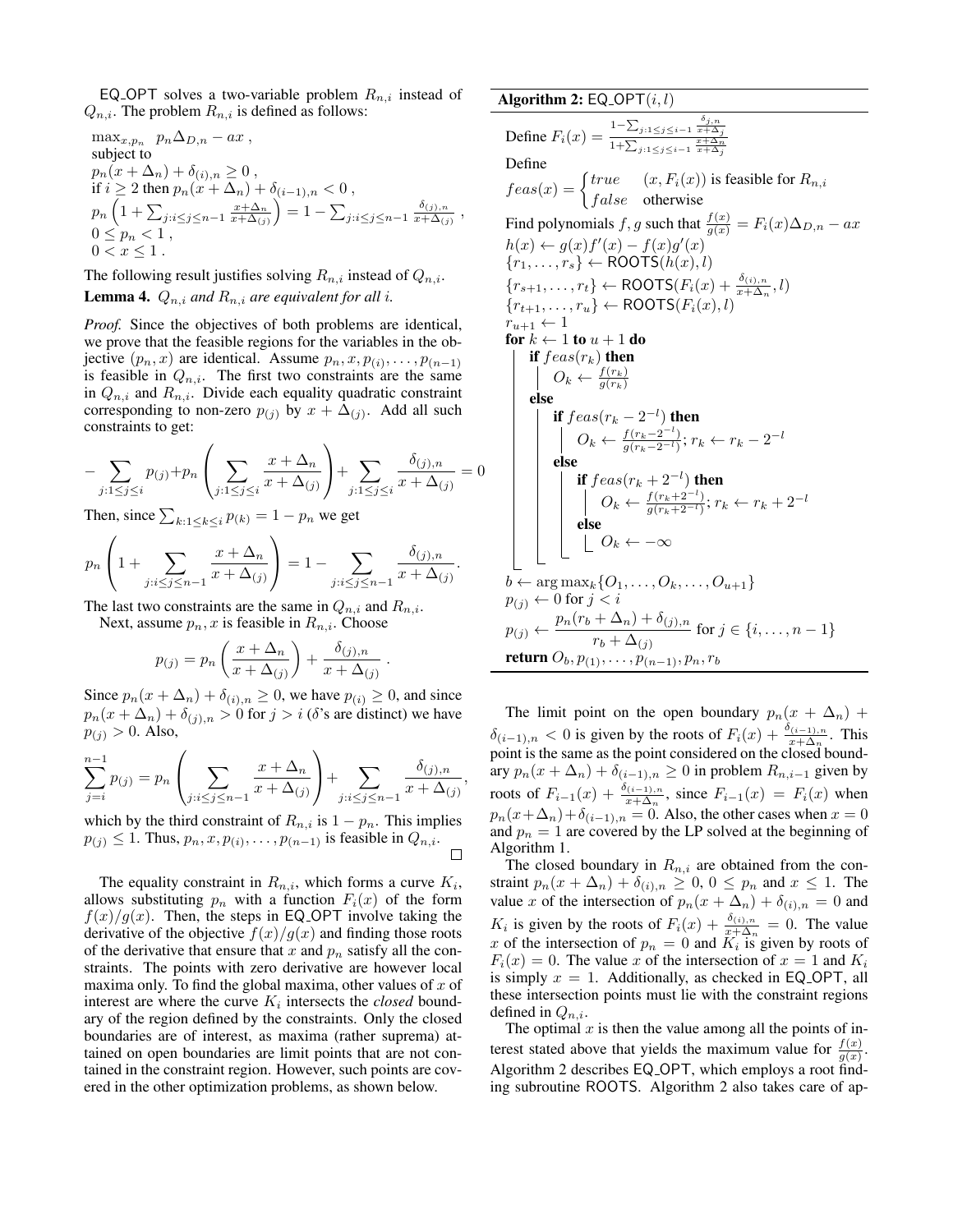proximate results returned by the ROOTS. As a result of the  $2^{-l}$  approximation in the value of x, the computed x and  $p_n$ can lie outside the constraint region when the actual  $x$  and  $p_n$ are very near the boundary of the region. Thus, we check for containment in the constraint region for points  $x \pm 2^{-l}$  and accept the point if the check passes.

Remark (dummy target): As discussed in Section 2, we allow for a dummy target with all costs zero. Let this target be  $t_0$ . For *n* not representing 0, there is an extra quadratic constraint given by  $p_0(-x_0 - \Delta_0) + p_n(x + \Delta_n) + \delta_{0,n} \leq 0$ , but, as  $x_0$  and  $\Delta_0$  are 0 the constraint is just  $p_n(x+\Delta_n)+\delta_{0,n} \leq$ 0. When *n* represents 0, then the  $i^{th}$  quadratic constraint is  $p_i(-x - \Delta_i) + \delta_{i,0} \leq 0$ , and the objective is independent of  $p_n$  as  $\Delta_{D,n} = 0$ . We first claim that  $p_0 = 0$  at any optimal solution. The proof is provided in Lemma 9 in Appendix. Thus, Lemma 1 and 2 continue to hold for  $i = 1$  to  $n - 1$ with the additional restriction that  $p_n^o(x^o + \Delta_n) + \delta_{0,n} \leq 0$ .

Thus, when  $n$  does not represent 0, Algorithm 1 runs with the the additional check  $\delta_{(i),n} < \delta_{0,n}$  in the if condition inside the loop. Algorithm 2 stays the same, except the additional constraint that  $p_0 = 0$ . The other lemmas and the final results stay the same. When  $n$  represents 0, then  $x$  needs to be the smallest possible, and the problem can be solved analytically.

#### 3.3 Analysis

Before analyzing the algorithm's approximation guarantee we need a few results that we state below.

Lemma 5. *The maximum bit precision of any coefficient of the polynomials given as input to* ROOTS *is*  $2n(K + 1.5)$  +  $log(n)$ .

*Proof.* The maximum bit precision will be obtained in  $g(x) f'(x) - f(x)g'(x)$ . Consider the worst case when  $i = 1$ . Then,  $f(x)$  is of degree n and  $g(x)$  of degree  $n - 1$ . Therefore, the bit precision of  $f(x)$  and  $g(x)$  is upper bounded by  $nK + \log(\binom{n}{n/2})$ , where  $nK$  comes from multiplying n Kbit numbers and  $log(\binom{n}{n/2})$  arises from the maximum number of terms summed in forming any coefficient. Thus, using the fact that  $\binom{n}{n/2} \leq (2e)^{n/2}$  the upper bound is approximately  $n(K+1.5)$ . We conclude that the bit precision of  $g(x)f'(x)$  –  $f(x)g'(x)$  is upper bounded by  $2n(K + 1.5) + \log(n)$ .  $\Box$ 

We can now use Cauchy's result on bounds on root of polynomials to obtain a lower bound for  $x$ . Cauchy's bound states that given a polynomial  $a_n x^n + \ldots + a_0$ , any root x satisfies

$$
|x| > 1/(1 + \max\{|a_n|/|a_0|,\ldots,|a_1|/|a_0|\})
$$
.

Using Lemma 5 it can be concluded that any root returned by ROOTS satisfies  $x > 2^{-4n(K+1.5)-2\log(n)-1}$ .

Let  $B = 2^{-4n(K+1.5)-2\log(n)-1}$ . The following lemma (whose proof is omitted due to lack of space) bounds the additive approximation error.

Lemma 6. *Assume* x *is known with an additive accuracy of*  $\epsilon$ *, and*  $\epsilon$   $\langle$  *B*/2*.* Then the error in the computed  $F(x)$  is at

*most*  $\epsilon \Psi$ *, where*  $\Psi = \frac{Y + \sqrt{Y^2 + 4X}}{2}$  *and* 

$$
X=\min\Big\{\sum_{\substack{j:i\leq j\leq n-1,\\ \delta_{j,n}<0}}\frac{|\delta_{j,n}|}{(B+\Delta_j)^2},\sum_{\substack{j:i\leq j\leq n-1,\\ \delta_{j,n}>0}}\frac{2\delta_{j,n}}{(B+\Delta_j)^2}\Big\}
$$

$$
Y = \min\Big\{\sum_{\substack{j:i \le j \le n-1, \\ \Delta_n - \Delta_j < 0}} \frac{|\Delta_n - \Delta_j|}{(B + \Delta_j)^2}, \sum_{\substack{j:i \le j \le n-1, \\ \Delta_n - \Delta_j > 0}} \frac{2(\Delta_n - \Delta_j)}{(B + \Delta_j)^2}\Big\}
$$

*Moreover,*  $\Psi$  *is of order*  $O(n2^{(8n(K+1.5)+4\log(n)+K})$ *.* 

We are finally ready to establish the approximation guarantee of our algorithm.

**Lemma 7.** Algorithm 1 solves problem  $P_n$  with additive ap*proximation term*  $\epsilon$  *if* 

$$
l > \max\{1 + \log(\frac{\Delta_{D,n}\Psi + a}{\epsilon}), 4n(K + 1.5) + 2\log(n) + 3\}.
$$

Also, as  $\log(\frac{\Delta_{D,n}\Psi+a}{\epsilon}) = O(nK + \log(\frac{1}{\epsilon}))$ , *l is of order*  $O(nK + \log(\frac{1}{\epsilon}))$ .

*Proof.* The computed value of x can be at most  $2 \cdot 2^{-l}$  far from the actual value. The additional factor of 2 arises due to the boundary check in EQ OPT. Then using Lemma 6, the maximum total additive approximation is  $2 \cdot 2^{-l} \Delta_{D,n} \Psi +$  $2 \cdot 2^{-l}a$ . For this to be less than  $\epsilon, l > 1 + \log(\frac{\Delta_{D,n} \Psi + a}{\epsilon})$ . The other term in the max above arises from the condition  $\epsilon < B/2$  (this  $\epsilon$  represents  $2 \cdot 2^{-l}$ ) in Lemma 6.  $\Box$ 

Observe that the upper bound on  $\psi$  is only in terms of n and K. Thus, we can express l as a function of  $\epsilon$ , n and K  $l = prec(\epsilon, n, K).$ 

We still need to analyze the running time of the algorithm. First, we briefly discuss the known algorithms that we use and their corresponding running-time guarantees. Linear programming can be done in polynomial time using Karmakar's algorithm [Karmarkar, 1984] with a time bound of  $O(n^{3.5}L)$ , where  $L$  is the length of all inputs.

The splitting circle scheme to find roots of a polynomial combines many varied techniques. The core of the algorithm yields linear polynomials  $L_i = a_i x + b_i$  (a, b can be complex) such that the norm of the difference of the actual polynomial P and the product  $\prod_i L_i$  is less than  $2^{-s}$ , i.e.,  $\left| P - \prod_i L_i \right| < 2^{-s}$ . The norm considered is the sum of absolute values of the coefficient. The running time of the algorithm is  $O(n^3 \log n + n^2 s)$  in a pointer based Turing machine. By choosing  $s = \theta(nl)$  and choosing the real part of those complex roots that have imaginary value less than  $2^{-l}$ , it is possible to obtain approximations to the real roots of the polynomial with l bit precision in time  $O(n^3 \log n + n^3 l)$ . The above method may yield real values that lie near complex roots. However, such values will be eliminated in taking the maximum of the objective over all real roots, if they do not lie near a real root.

LLL [Lenstra *et al.*, 1982] is a method for finding a short basis of a given lattice. This is used to design polynomial time algorithms for factoring polynomials with rational coefficients into irreducible polynomials over rationals.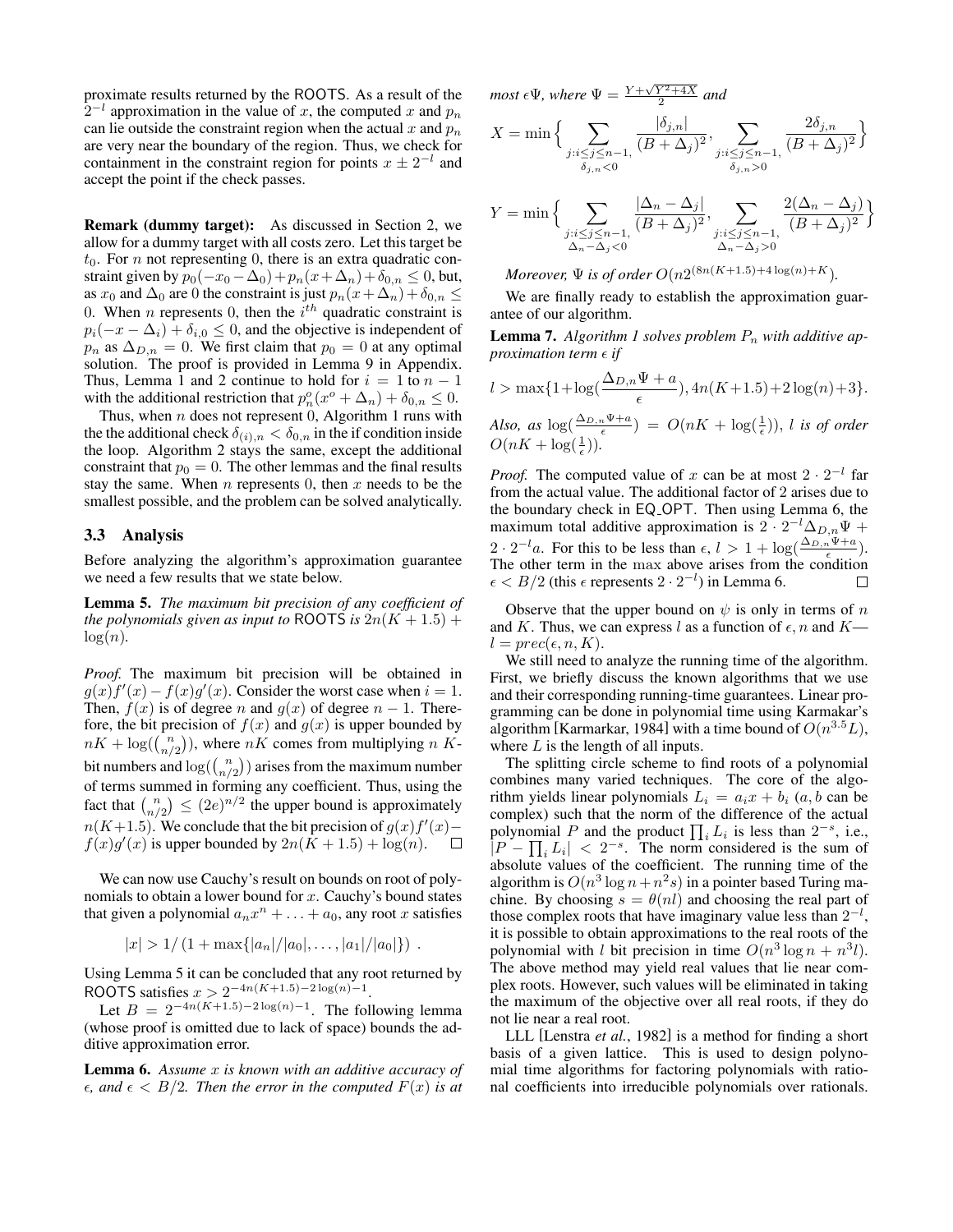The complexity of this well-known algorithm is  $O((n^{12} +$  $n^9(\log |\hat{f}|)^3$ , when the polynomial is specified as in the field of integers and  $|f|$  is the Euclidean norm of coefficients. For rational coefficients specified in  $k$  bits, converting to integers yields  $\log |f| \simeq \frac{1}{2} \log n + k$ . LLL can be used before the splitting circle method to find all rational roots and then the irrational ones can be approximated. With these properties, we can state the following lemma.

Lemma 8. *The running time of Algorithm 1 with input approximation parameter and inputs of* K *bit precision is* bounded by  $\hat{O}(n^5K + n^4\log(\frac{1}{\epsilon}))$ . Using LLL yields the run*ning time*  $O(\max\{n^{13}K^3, n^5K + n^4\log(\frac{1}{\epsilon})\})$ 

*Proof.* The length of all inputs is  $O(nK)$ , where K is the bit precision of each constant. The linear programs can be computed in time  $O(n^{4.5}K)$ . The loop in Algorithm 1 runs less than  $n$  times and calls EQ\_OPT. In EQ\_OPT, the computation happens in calls to ROOTS and evaluation of the polynomial for each root found. ROOTS is called three times with a polynomial of degree less than  $2n$  and coefficient bit precision less than  $2n(K + 1.5) + \log(n)$ . Thus, the total number of roots found is less than  $6n$  and the precision of roots is l bits. By Horner's method [Horner, 1819], polynomial evaluation can be done in the following simple manner: given a polynomial  $a_n x^n + \ldots + a_0$  to be evaluated at  $x_0$  computing the following values yields the answer as  $b_0, b_n = a_n, b_{n-1} = a_{n-1} + b_n x_0, \ldots, b_0 = a_0 + b_1 x_0.$ From Lemma 7 we get  $l \geq 2n(K + 1.5) + \log(n)$ , thus,  $b_i$ is approximately  $(n + 1 - i)l$  bits, and each computation involves multiplying two numbers with less than  $(n + 1 - i)l$ bits each. We assume a pointer-based machine, thus multiplication is linear in number of bits. Hence the total time required for polynomial evaluation is  $O(n^2l)$ . The total time spent in all polynomial evaluation is  $O(n^3l)$ . The splitting circle method takes time  $O(n^3 \log n + n^3 l)$ . Using Lemma 7 we get  $O(n^4K + n^3 \log(\frac{1}{\epsilon}))$  as the running time of EQ\_OPT. Thus, the total time is  $O(n^5K + n^4 \log(\frac{1}{\epsilon}))$ .

When using LLL, the time in ROOTS in dominated by LLL. The time for LLL is given by  $O(n^{12} + n^9(\log n +$  $(nK)^3$ ), which is  $O(n^{12}K^3)$ . Thus, the overall the time is bounded by  $O(\max\{n^{13}K^3, n^4l)$ , which using Lemma 7 is  $O(\max\{n^{13}K^3, n^5K + n^4\log(\frac{1}{\epsilon})\}).$ 

# 4 Discussion

We have introduced a novel model of audit games that we believe to be compelling and realistic. Modulo the punishment parameter our setting reduces to the simplest model of security games. However, the security game framework is in general much more expressive. The model [Kiekintveld *et al.*, 2009] includes a defender that controls multiple security resources, where each resource can be assigned to one of several *schedules*, which are subsets of targets. For example, a security camera pointed in a specific direction monitors all targets in its field of view. As audit games are also applicable in the context of prevention, the notion of schedules is also relevant for audit games. Other extensions of security games are relevant to both prevention and detection scenarios, including an adversary that attacks multiple targets [Korzhyk *et al.*, 2011], and a defender with a budget [Bhattacharya *et al.*, 2011]. Each such extension raises difficult algorithmic questions.

Ultimately, we view our work as a first step toward a computationally feasible model of audit games. We envision a vigorous interaction between AI researchers and security and privacy researchers, which can quickly lead to deployed applications, especially given the encouraging precedent set by the deployment of security games algorithms [Tambe, 2011].

#### References

- [Becker, 1968] Gary S. Becker. Crime and punishment: An economic approach. *Journal of Political Economy*, 76:169, 1968.
- [Bhattacharya *et al.*, 2011] Sayan Bhattacharya, Vincent Conitzer, and Kamesh Munagala. Approximation algorithm for security games with costly resources. In *Proceedings of the 7th international conference on Internet and Network Economics*, WINE'11, pages 13–24, Berlin, Heidelberg, 2011. Springer-Verlag.
- [Blocki *et al.*, 2012] Jeremiah Blocki, Nicolas Christin, Anupam Datta, and Arunesh Sinha. Audit mechanisms for provable risk management and accountable data governance. In *GameSec*, 2012.
- [Bodik *et al.*, 2010] Peter Bodik, Moises Goldszmidt, Armando Fox, Dawn B. Woodard, and Hans Andersen. Fingerprinting the datacenter: automated classification of performance crises. In *Proceedings of the 5th European conference on Computer systems*, EuroSys '10, 2010.
- [Conitzer and Sandholm, 2006] Vincent Conitzer and Tuomas Sandholm. Computing the optimal strategy to commit to. In *ACM Conference on Electronic Commerce*, 2006.
- [Garg *et al.*, 2011] Deepak Garg, Limin Jia, and Anupam Datta. Policy auditing over incomplete logs: theory, implementation and applications. In *ACM Conference on Computer and Communications Security*, 2011.
- [Horner, 1819] W. G. Horner. A new method of solving numerical equations of all orders, by continuous approximation. *Philosophical Transactions of the Royal Society of London*, 109:308–335, 1819.
- [Karmarkar, 1984] Narendra Karmarkar. A new polynomialtime algorithm for linear programming. In *STOC*, 1984.
- [Kiekintveld *et al.*, 2009] Christopher Kiekintveld, Manish Jain, Jason Tsai, James Pita, Fernando Ordóñez, and Milind Tambe. Computing optimal randomized resource allocations for massive security games. In *Proceedings of The 8th International Conference on Autonomous Agents and Multiagent Systems - Volume 1*, AAMAS '09, pages 689–696. International Foundation for Autonomous Agents and Multiagent Systems, 2009.
- [Korzhyk et al., 2010] Dmytro Korzhyk, Vincent Conitzer, and Ronald Parr. Complexity of computing optimal stackelberg strategies in security resource allocation games. In *AAAI*, 2010.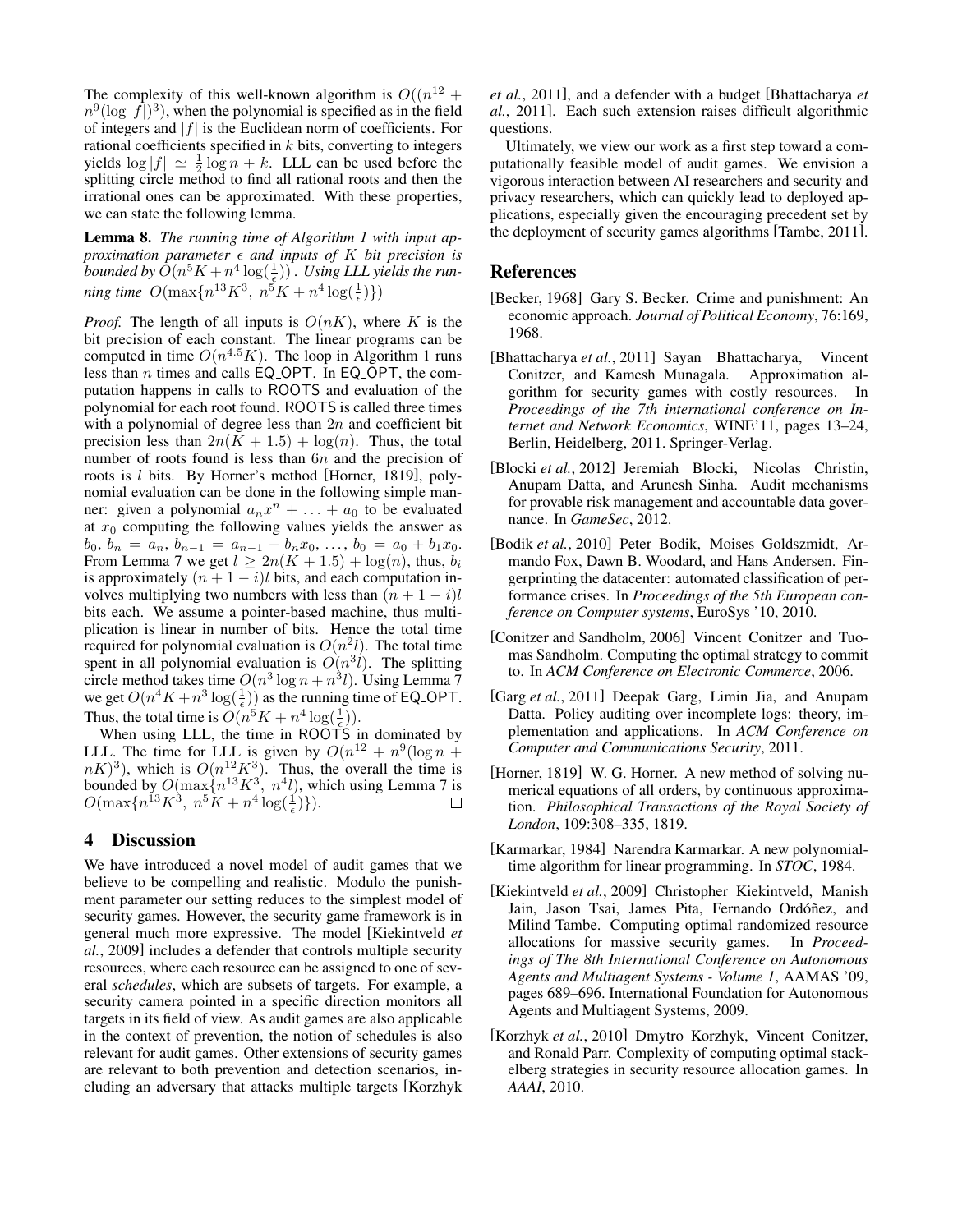- [Korzhyk *et al.*, 2011] Dmytro Korzhyk, Vincent Conitzer, and Ronald Parr. Security games with multiple attacker resources. In *IJCAI*, pages 273–279, 2011.
- [Lenstra *et al.*, 1982] A.K. Lenstra, H.W.jun. Lenstra, and Lászlo Lovász. Factoring polynomials with rational coefficients. *Math. Ann.*, 261:515–534, 1982.
- [Neumaier, 2004] Arnold Neumaier. Complete search in continuous global optimization and constraint satisfaction. *Acta Numerica*, 13:271–369, 2004.
- [Pita *et al.*, 2008] James Pita, Manish Jain, Fernando Ordóñez, Christopher Portway, Milind Tambe, Craig Western, Praveen Paruchuri, and Sarit Kraus. Armor security for los angeles international airport. In *AAAI*, pages 1884–1885, 2008.
- [Pita *et al.*, 2011] James Pita, Milind Tambe, Christopher Kiekintveld, Shane Cullen, and Erin Steigerwald. Guards - innovative application of game theory for national airport security. In *IJCAI*, pages 2710–2715, 2011.
- [Schönhage, 1982] A. Schönhage. The fundamental theorem of algebra in terms of computational complexity. Technical report, University of Tübingen, 1982.
- [Tambe, 2011] Milind Tambe. *Security and Game Theory: Algorithms, Deployed Systems, Lessons Learned*. Cambridge University Press, 2011.
- [Vaughan *et al.*, 2008] Jeffrey A. Vaughan, Limin Jia, Karl Mazurak, and Steve Zdancewic. Evidence-based audit. In *CSF*, pages 177–191, 2008.
- [von Stackelberg, 1934] H. von Stackelberg. *Marktform und Gleichgewicht. - Wien & Berlin: Springer 1934. VI, 138 S. 8*. J. Springer, 1934.
- [Zhao and Johnson, 2008] Xia Zhao and Eric Johnson. Information governance: Flexibility and control through escalation and incentives. In *WEIS*, 2008.
- [Zheng *et al.*, 2006] Alice X. Zheng, Ben Liblit, and Mayur Naik. Statistical debugging: simultaneous identification of multiple bugs. In *In ICML 06: Proceedings of the 23rd international conference on Machine learning*, pages 1105– 1112, 2006.

# A Missing proofs

*Proof of Lemma 1.* We prove the contrapositive. Assume there exists a *i* such that  $p_i \neq 0$  and the *i*<sup>th</sup> quadratic constraint is not tight. Thus, there exists an  $\epsilon > 0$  such that

$$
p_i(-x^o - \Delta_i) + p_n^o(x^o + \Delta_n) + \delta_{i,n} + \epsilon = 0.
$$

We show that it is possible to increase to  $p_n^o$  by a small amount such that all constraints are satisfied, which leads to a higher objective value, proving that  $p_n^o, x^o$  is not optimal. Remember that all  $\Delta$ 's are  $\geq 0$ , and  $x > 0$ .

We do two cases: (1) assume  $\forall l \neq n$ .  $p_n^o(x^o + \Delta_n) + \delta_{l,n} \neq$ 0. Then, first, note that  $p_n^o$  can be increased by  $\epsilon_i$  or less and and  $p_i$  can be decreased by  $\epsilon'_i$  to still satisfy the constraint, as long as

$$
\epsilon'_i(x^o + \Delta_i) + \epsilon_i(x^o + \Delta_n) \leq \epsilon.
$$

It is always possible to choose such  $\epsilon_i > 0, \epsilon'_i > 0$ . Second, note that for those j's for which  $p_j = 0$  we get  $p_n^o(x^o + \Delta_n)$  +  $\delta_{j,n} \leq 0$ , and by assumption  $p_n^o(x^o + \Delta_n) + \delta_{j,n} \neq 0$ , thus,  $p_n^o(x^o + \Delta_n) + \delta_{j,n} < 0$ . Let  $\epsilon_j$  be such that  $(p_*^o + \epsilon_j)(x^o +$  $\Delta^*$ ) +  $\delta_{j,*} = 0$ , i.e.,  $p_n^o$  can be increased by  $\epsilon_j$  or less and the  $j<sup>th</sup>$  constraint will still be satisfied. Third, for those k's for which  $p_k \neq 0$ ,  $p_n^o$  can be increased by  $\epsilon_k$  or less, which must be accompanied with  $\epsilon'_k = \frac{x^{\circ} + \Delta_*}{x^{\circ} + \Delta_i} \epsilon_k$  increase in  $p_k$  in order to satisfy the  $k^{th}$  quadratic constraint.

Choose feasible  $\epsilon'_k$ 's (which fixes the choice of  $\epsilon_k$  also) such that  $\epsilon'_i - \sum_k \epsilon''_k > 0$ . Then choose an increase in  $p_i$ :  $\epsilon''_i < \epsilon'_i$  such that

$$
\epsilon_n = \epsilon''_i - \sum_k \epsilon'_k > 0 \text{ and } \epsilon_n < \min\{\epsilon_i, \min_{p_j=0} \epsilon_j, \min_{p_k \neq 0} \epsilon_k\}
$$

Increase  $p_n^o$  by  $\epsilon_n$ ,  $p_k$ 's by  $\epsilon'_k$  and decrease  $p_i$  by  $\epsilon''_i$  so that the constraint  $\sum_i p_i = 1$  is still satisfied. Also, observe that choosing an increase in  $p_n^o$  that is less than any  $\epsilon_k$ , any  $\epsilon_j$ ,  $\epsilon_i$ satisfies the quadratic constraints corresponding to  $p_k$ 's,  $p_j$ 's and  $p_i$  respectively. Then, as  $\epsilon_n > 0$  we have shown that  $p_n^o$ cannot be optimal.

Next, for the case (2) if  $p_n^o(x^o + \Delta_n) + \delta_{l,n} = 0$  for some l then  $p_l = 0$ , ,  $\delta_{l,n} < 0$  and the objective becomes

$$
p_n\Delta_n-\frac{\delta_{l,n}}{p_n}-\Delta_n.
$$

Thus, increasing  $p_n$  increases the objective. Note that choosing a lower than  $x^{\circ}$  feasible value for x, results in an higher than  $p_n^o$  value for  $p_n$ . Also, the  $k^{th}$  constraint can be written as  $p_k(-x-\Delta_k)+\delta_{k,n}-\delta_{l,n} \leq 0$ . We show that it is possible to choose a feasible x lower than  $x^{\circ}$ . If for some j,  $p_j = 0$ , then  $x$  can be decreased without violating the corresponding constraint. Let  $p_t$ 's be the probabilities that are non-zero and let the number of such  $p_t$ 's be T. By assumption there is an  $i \neq l$  such that  $p_i > 0$  and

$$
p_i(-x^o - \Delta_i) + \delta_{i,n} - \delta_{l,n} + \epsilon = 0.
$$

For *i*, it is possible to decrease  $p_i$  by  $\epsilon_i$  such that  $\epsilon_i(x^{\circ} +$  $\Delta_i$ )  $\leq \epsilon/2$ , hence the constraint remains satisfied and is still non-tight.

Increase each  $p_t$  by  $\epsilon_i/T$  so that the constraint  $\sum_i p_i = 1$ is satisfied. Increasing  $p_t$  makes the  $t^{th}$  constraint becomes non-tight for sure. Then, all constraints with probabilities greater than 0 are non-tight. For each such constraint it is possible to decrease x (note  $x^{\circ} > 0$ ) without violating the constraint. Thus, we obtain a lower feasible x than  $x^o$ , hence a higher  $p_n$  than  $p_n^o$ . Thus,  $p_n^o$ ,  $x^o$  is not optimal.  $\Box$ 

*Proof of Lemma 3.* If  $p_n^o(x^o + \Delta_n) + \delta_{i,n} \geq 0$  and  $p_n^o(x^o +$  $(\Delta_n) + \delta_{j,n} < 0$ , where  $\delta_{j,n} < \delta_{i,n}$  and  $\sharp k$ .  $\delta_{j,n} < \delta_{k,n} <$  $\delta_{i,n}$ , then the exact solution of the  $i^{th}$  subproblem will be  $p_n^o, x^o$ . Now, since  $0 < x \le 1$  and  $0 \le p_n < 1$ , there is one *i* for which  $p_n^o(x^o + \Delta_n) + \delta_{i,n} \geq 0$  and  $p_n^o(x^o +$  $\Delta_n$ ) +  $\delta_{j,n}$  < 0, and thus the solution of this sub-problem will return the maximum value. The solution of other subproblems will return a lower value as the objective is same in all sub-problems. Hence, maximum of the maximum in each iteration is the global maximum. The approximation case is then an easy extension.□